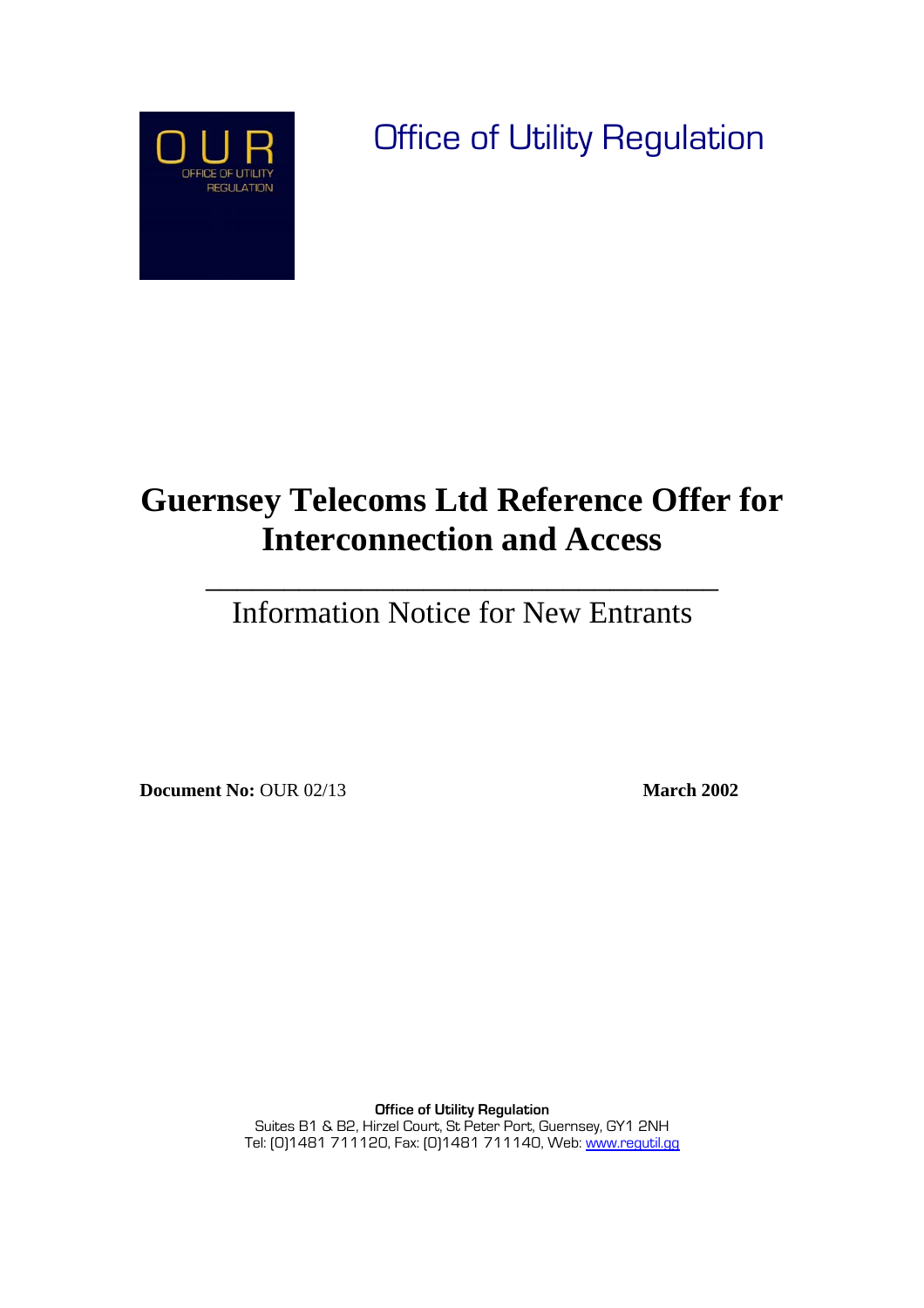## **Background**

The Office of Utility Regulation is currently working to establish the regulatory framework for a competitive telecommunications sector in Guernsey in preparation for the staged opening up of the fixed telecommunications market on  $1<sup>st</sup>$  July and  $1<sup>st</sup>$ December 2002. As part of that framework, Guernsey Telecommunications Ltd ("GT"), as the incumbent and dominant operator in the market is required to publish a Reference Offer ("RO") which sets out the services it will provide to Other Licenced Operators ("OLOs") wishing to interconnect with the GT network and the prices it will charge for those services.

In December 2001 GT published a draft RO and the Director General issued an invitation to comment on the draft (see document OUR 01/24). In February 2002 the Director General published a report on the invitation to comment (Document OUR 02/10) responding to the comments received and setting out the next steps in the development of the interconnection and access regime.

## **Next Steps in Developing the Reference Offer**

In document OUR 02/10, the Director General summarised the next steps that would be required before the RO was available in a final format for publication.

First, the Director General stated her intention to direct GT to make certain changes to the draft RO and to re-submit the document to her for approval prior to it being made available to the market generally by April 2002. In the meantime, in recognition that there is potentially a long lead time to concluding interconnect agreements, the Director General noted that she expects GT to enter into discussions with parties wishing to interconnect with it, prior to the award of licenses to OLOs, thus it is open to interested parties to enter into negotiations with GT at any time.

Second, the Director General proposed to set interim interconnect rates, using such information as is available to her, including but not limited to benchmarking data with a view to published such rates in mid April 2002. These rates were intended to remain in force until  $1<sup>st</sup>$  December 2002. GT has been asked to submit fully justified proposals for cost oriented interconnection rates by  $1<sup>st</sup>$  July, 2002. Any such proposals shall be considered and if necessary or appropriate, rates will be revised with effect from 1st December 2002.

## **Change to Timetable**

The Director General is concerned that the RO that potential new entrants may use both in planning their market entry and as a basis for individual negotiations with GT, is comprehensive and adequate to the needs of the market. In addition the Director General believes that the document and its contents should be robust and, while they may be subject to change as a living document, should not be subject to significant unnecessary fluctuations that could create substantial business uncertainty for both new entrants and GT.

Since the publication of document OUR 02/10, OUR has, in progressing the necessary streams of work, identified significant additional analysis that is necessary before a robust document can be finalised.